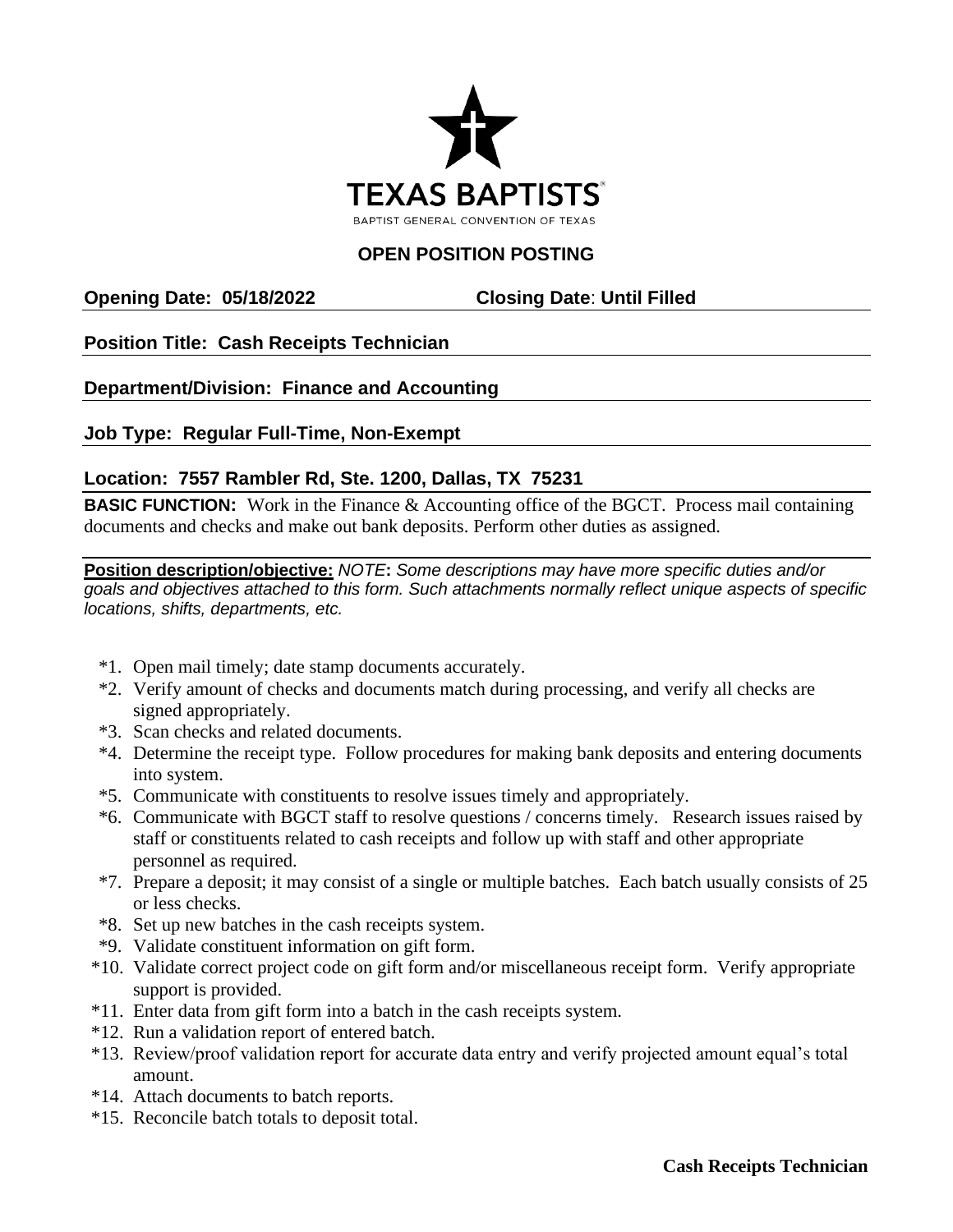- \*16. Send batch to be validated to the appointed person.
- \*17. Verify data in Aquirt.
- \*18. Maintain and update written procedures for position.
- \*19. Attend training and other meetings as required.
- \*20. Work effectively with coworkers and other staff.
- \*21. Maintain clean and safe working environment.
- \*22. Maintain compliance with all BGCT policies and procedures and all state and federal laws.
- \*23. Perform other duties as assigned.

\*Tasks which are considered to be primary functions of the job.

**Required skills and experience:** *NOTE: These requirements represent minimum levels in order to perform the job on a satisfactory basis. Candidates must have the ability to satisfactorily perform the essential functions of the job.*

- 1. Bachelor's degree in related field or minimum equivalent of two years of full cash receipts experience.
- 2. Active membership in a church supportive of BGCT during employment.
- 3. Ten key by touch.
- 4. Excellent attention to detail skills.
- 5. Ability to maintain confidentiality.
- 6. Dependability, and ability to report to work and work as scheduled.
- 7. Ability to work for long periods of time under minimal supervision.
- 8. Positive, helpful attitude and professional demeanor.
- 9. Ability to work occasional overtime as scheduled and approved.
- 10. Proficient ability to speak, read and write English.
- 11. Ability to speak clearly and make self-understood in face to face interactions; to articulate with accuracy on the telephone.
- 12. Ability to hear and receive verbal instructions, answer phones, and proficiently communicate in situations with some background noise.
- 13. Ability to concentrate on fine detail with some interruption; ability to focus attention on tasks for 45-60 minutes at a time on a continuous basis.
- 14. Ability to understand and relate to the theories behind several related concepts; ability to remember verbal and written tasks/assignments from a few hours to long periods of time.
- 15. Ability to establish and maintain effective working relationships with staff, vendors, churches, committees, organizations, etc.
- 16. Excellent organizational skills; ability to multi-task.
- 17. Professionalism in the workplace to include professional and accurate communication with others.
- 18. Commitment to Christian principles and teachings both professionally and personally.
- 19. Proficient working knowledge and ability to use various office software including, but not limited to, Microsoft Excel, Microsoft Word, Google email, and internet skills.
- 20. Ability to sit at a work station and view computer screen for prolonged periods of time.
- 21. Ability to use up to 20 pounds of force occasionally and/or up to 10 pounds of force frequently to move objects.